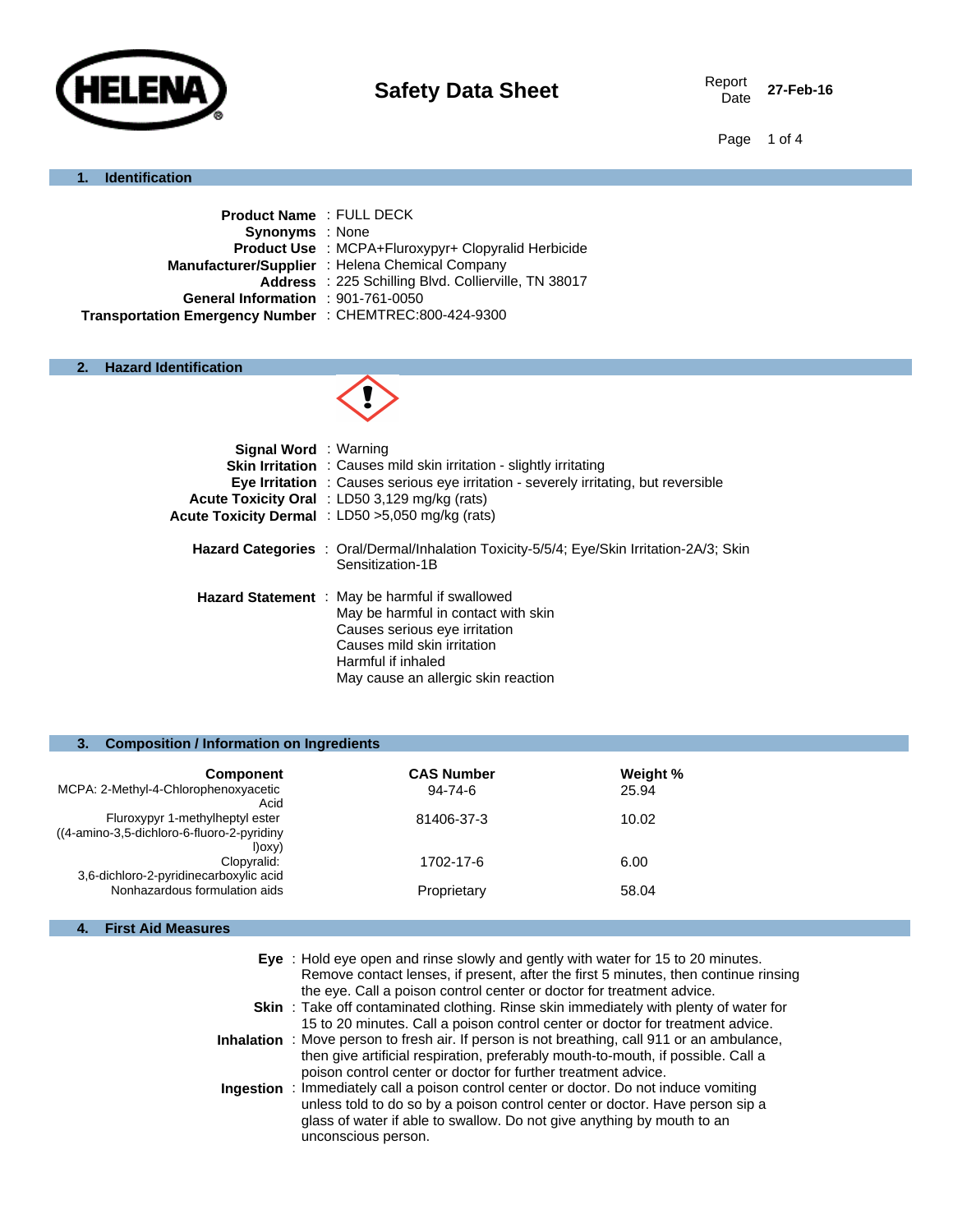

ı

Page 2 of 4

**Attention and Special Treatment Needed**

**Indication of Immediate Medical**  : In the event of an adverse response, treatment should be directed toward control of the symptoms.

| 5. | <b>Fire Fighting Measures</b> |                                                                                                                                                                                                                                                                                                                                                                                                                 |
|----|-------------------------------|-----------------------------------------------------------------------------------------------------------------------------------------------------------------------------------------------------------------------------------------------------------------------------------------------------------------------------------------------------------------------------------------------------------------|
|    | <b>Chemical</b>               | <b>Extinguishing Media</b> : Use foam, water spray, dry chemical or carbon dioxide extinguishing agents.<br>Specific Hazards Arising from the : May produce hydrogen chloride, other chlorine compounds, and oxides of<br>carbon and nitrogen.<br><b>Special Fire Fight Proc</b> : Wear self-contained breathing apparatus and full protective clothing. Dike area<br>to prevent runoff of fire fighting water. |

## **6. Accidental Release Measures**

| <b>Personal Precautions</b>                                        | : Keep unprotected and unnecessary personnel out of spill area.                                                                                                                                                                      |
|--------------------------------------------------------------------|--------------------------------------------------------------------------------------------------------------------------------------------------------------------------------------------------------------------------------------|
|                                                                    | <b>Protective Equipment</b> : Splashproof goggles or face shield, impervious gloves, impervious apron and<br>footwear. Respiratory protection not normally needed. Eyewash and emergency<br>shower should be available in work area. |
| <b>Emergency Procedures</b>                                        | : Dike spilled liquid to prevent contaminating water supplies, lakes, streams,<br>waterways or drains.                                                                                                                               |
| <b>Methods and Materials for</b><br><b>Containment and Cleanup</b> | : Absorb liquid with an inert material, such as clay, sand or earth. Collect<br>absorbent material and place in suitable closed containers for proper disposal.                                                                      |

|  | <b>Handling and Storage</b> |
|--|-----------------------------|
|  |                             |

| <b>Precautions for Safe Handling</b> : Keep locked up and out of reach of children. Do not contaminate water, food or |
|-----------------------------------------------------------------------------------------------------------------------|
| feed by storage, handling or disposal. Keep container tightly closed. Do not                                          |
| allow water to be introduced into the contents of the container.                                                      |
| <b>Conditions for Safe Storage</b> : Store in a secured warehouse or storage building. Containers should be opened    |
| in well-ventilated areas. Keep container tightly closed when not in use. Do not                                       |
| stack cardboard cartons more than 2 pallets high. Do not store near open                                              |
| containers of fertilizer, seed or other pesticides.                                                                   |

## **8. Exposure Controls / Personal Protection**

| <b>TLV/PEL</b> : No TLV or PEL established for Clopyralid, Fluroxypyr or MCPA.                                     |
|--------------------------------------------------------------------------------------------------------------------|
| Appropriate Engineering Controls: General and/or local exhaust should be sufficient.                               |
| <b>Personal Protective Equipment</b> : Splashproof goggles or face shield, impervious gloves, impervious apron and |
| footwear. Respiratory protection not normally needed. Eyewash and emergency                                        |
| shower should be available in work area.                                                                           |

# **9. Physical and Chemical Properties**

|                                                                      | Odor/Appearance : Slightly hazy, yellow liquid. No odor specified. |
|----------------------------------------------------------------------|--------------------------------------------------------------------|
|                                                                      | Flash Point, <sup>o</sup> F : >95 Degrees C.                       |
|                                                                      | Boiling Point, <sup>o</sup> F : No information found               |
| Melting Point(Freezing point), <sup>o</sup> C : No information found |                                                                    |
| Vapor Pressure, mm Hg @ 20 °C : No information found                 |                                                                    |
|                                                                      | Vapor Density : No information found                               |
| <b>Solubility in Water : Miscible</b>                                |                                                                    |
|                                                                      | <b>Molecular Formula</b> : Not applicable, formulated mixture.     |
| Density, g/mL @ 25 °C : 1.149-1.169                                  |                                                                    |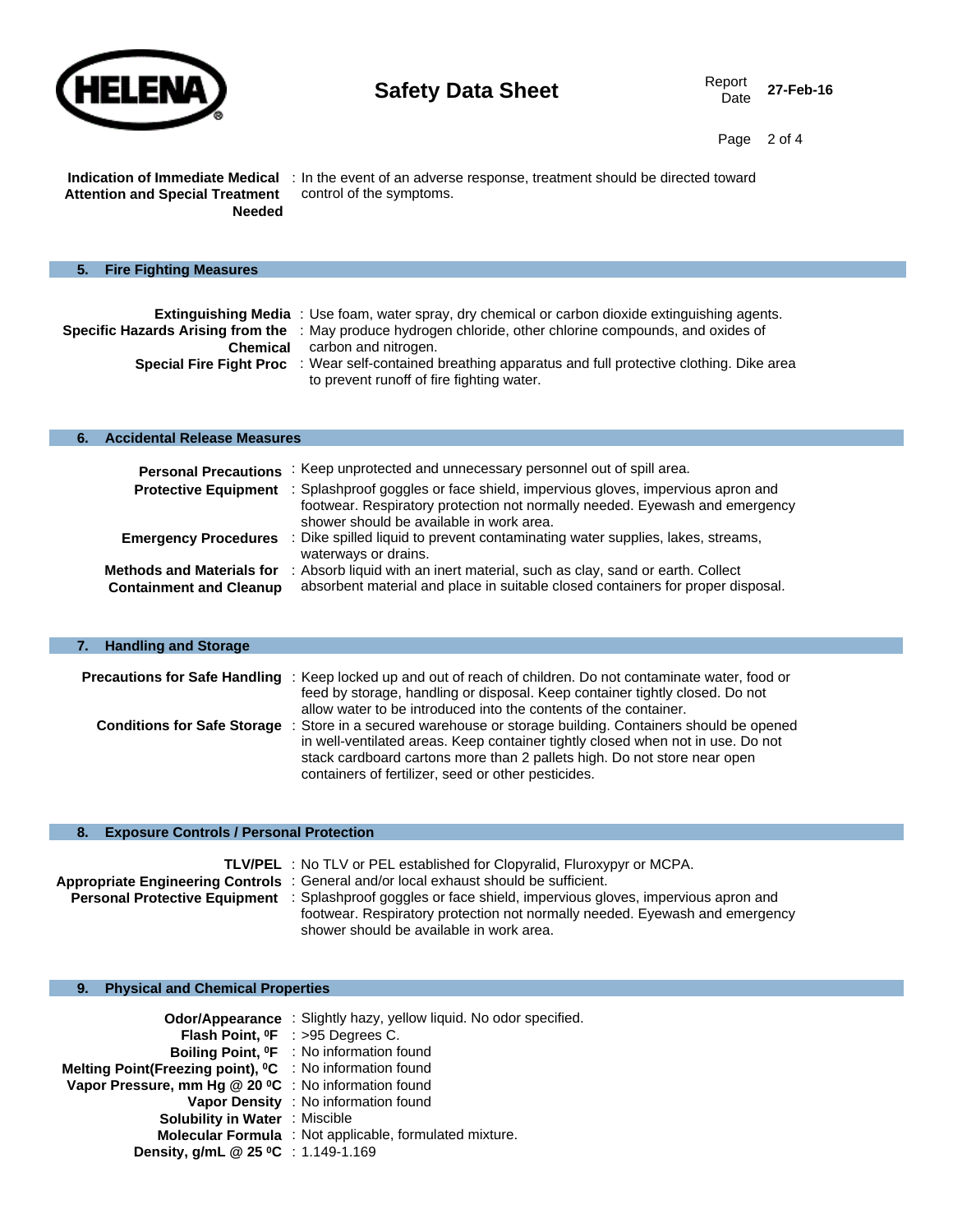

27-Feb-16

Page 3 of 4

| <b>Evaporation Rate(Butyl Acetate = : No information found</b> |                        |
|----------------------------------------------------------------|------------------------|
| 1)                                                             |                        |
| <b>Octanol/Water Partition</b>                                 | : No information found |
| Coefficient                                                    |                        |
|                                                                | $pH : 2.0 - 3.5$       |
| Flammable Limits (approximate : No information found           |                        |
| volume % in air)                                               |                        |
| <b>Auto-ignition Temperature</b> : Not determined              |                        |
| Decomposition temperature : No information found               |                        |

#### **10. Stability and Reactivity**

|                                                  | <b>Reactivity</b> : No information found                                                                |
|--------------------------------------------------|---------------------------------------------------------------------------------------------------------|
| <b>Chemical Stability : Stable</b>               |                                                                                                         |
|                                                  | <b>Hazardous Decomposition</b> : May produce hydrogen chloride, other chlorine compounds, and oxides of |
|                                                  | <b>Products</b> carbon and nitrogen.                                                                    |
| <b>Hazardous Polymerization</b> : Will not occur |                                                                                                         |
|                                                  | <b>Conditions to Avoid</b> : Avoid exposure to excessive heat. Do not store near heat or flame.         |
|                                                  | <b>Incompatible Materials</b> : Avoid contact with strong oxidizing agents, bases and acids.            |

## **11. Toxicological Information**

|                                              | Acute Toxicity (Oral LD50) : 3,129 mg/kg (rat). May be harmful if swallowed.<br>Acute Toxicity (Dermal LD50) : >5,050 mg/kg (rat). May be harmful in contact with skin. |
|----------------------------------------------|-------------------------------------------------------------------------------------------------------------------------------------------------------------------------|
|                                              | Acute Toxicity Inhalation LC50 : >2.22 mg/L/4 hours (rat), to aerosol but no deaths occurred. Harmful if inhaled.                                                       |
| Likely Routes of Exposure : Inhalation, skin |                                                                                                                                                                         |
|                                              | <b>Skin Irritation</b> : Causes mild skin irritation.                                                                                                                   |
|                                              | <b>Eye Irritation</b> : Causes serious eye irritation. Severely irritating to eyes but irritation is                                                                    |
|                                              | reversible.                                                                                                                                                             |
|                                              | <b>Skin Sensitization</b> : May cause an allergic skin reaction.                                                                                                        |
|                                              | <b>Carcinogenic</b> : No information found                                                                                                                              |
|                                              | <b>Chronic Effects</b> : No information found                                                                                                                           |
|                                              | Other Hazards : No information found                                                                                                                                    |

#### **12. Ecological Information**

|                                                             | <b>Ecotoxicity</b> : No information found      |
|-------------------------------------------------------------|------------------------------------------------|
| <b>Persistence and Degradability</b> : No information found |                                                |
| <b>Bioaccumulative Potential : No information found</b>     |                                                |
|                                                             | <b>Mobility in Soil</b> : No information found |
| <b>Other Adverse Effects</b> : No information found         |                                                |

#### **13. Disposal Considerations**

**Waste Disposal Method** : This material must be disposed of according to Federal, State or Local procedures under the Resource Conservation and Recovery Act.

## **14. Transport Information**

**UN Proper Shipping Name** : Not regulated by DOT, IATA or IMDG. **Transport Hazard Class** : None